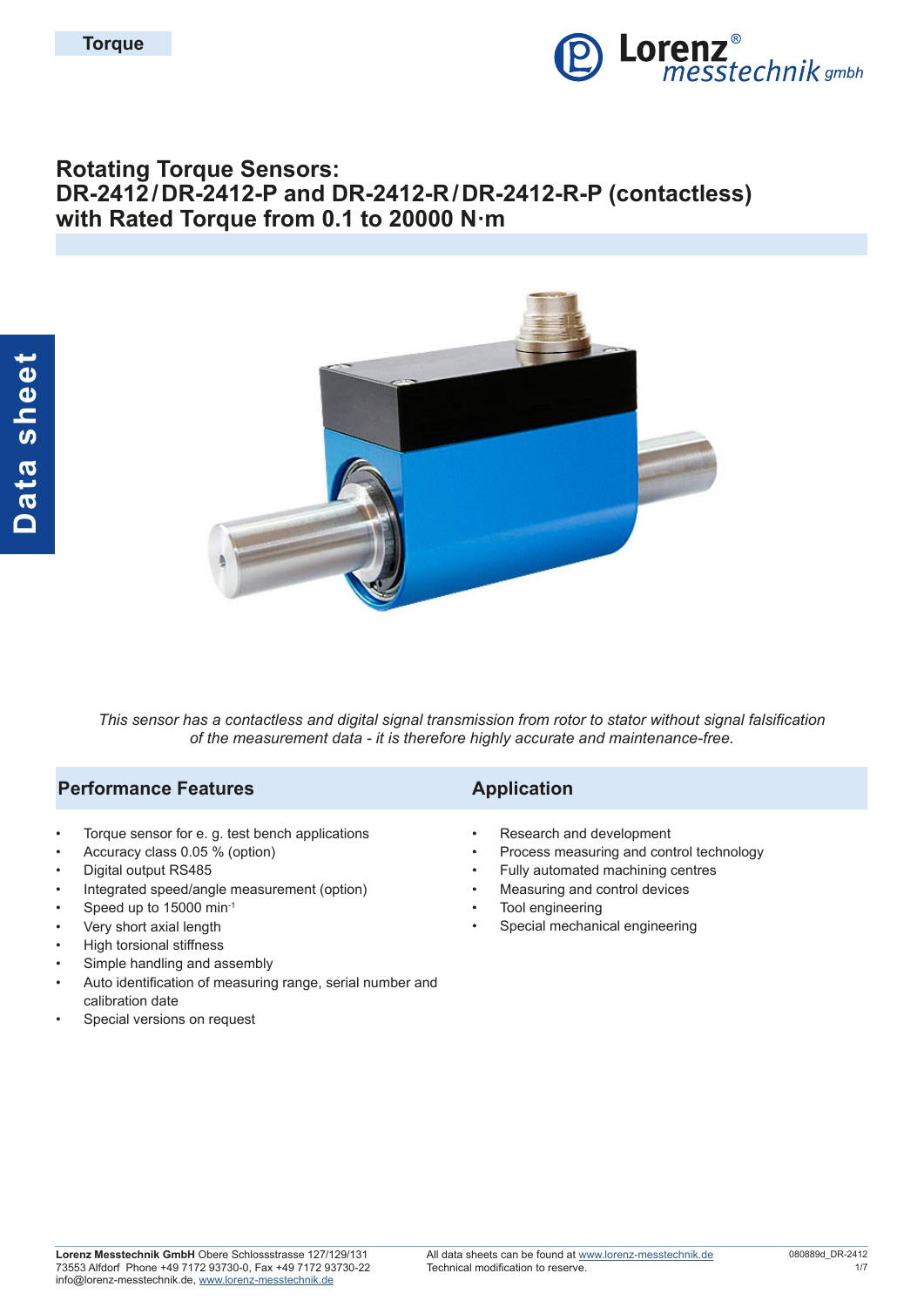## **Dimensions of DR-2412/DR-2412-P and DR-2412-R/DR-2412-R-P in mm**



| <b>Rated Torque</b><br>$[N \cdot m]$ | Dimensions [mm]<br>ØΒ | Weight<br>[kg |
|--------------------------------------|-----------------------|---------------|
| 0.1/0.2/0.5/1/2/5                    |                       | 0.2           |
| 10                                   | 10                    | 0.2           |



| <b>Rated Torque</b> | Dimensions [mm] |       |      |    |    |    |    |    |    |      |      | Weight |      |
|---------------------|-----------------|-------|------|----|----|----|----|----|----|------|------|--------|------|
| $[N \cdot m]$       |                 |       | C.   | ØD |    |    |    | Κ  |    | Ñ    |      |        | [kg] |
| 20/30               | 71.5            | 111.5 | 20   | 18 | 18 | 40 | 59 | 20 |    | 41.5 | 56.5 | 12     | 0.5  |
| 50/100              | 71.5            | 147.5 | 38   | 18 | 36 | 40 | 59 | 20 |    | 41.5 | 56.5 | 12     | 0.6  |
| 200/500             | 72.5            | 159.5 | 43.5 | 32 | 38 | 58 | 76 | 29 | ิค | 29.5 | 51.5 | 15     | 1.5  |

**Lorenz Messtechnik GmbH** Obere Schlossstrasse 127/129/131 73553 Alfdorf Phone +49 7172 93730-0, Fax +49 7172 93730-22 info@lorenz-messtechnik.de, [www.lorenz-messtechnik.de](https://www.lorenz-messtechnik.de)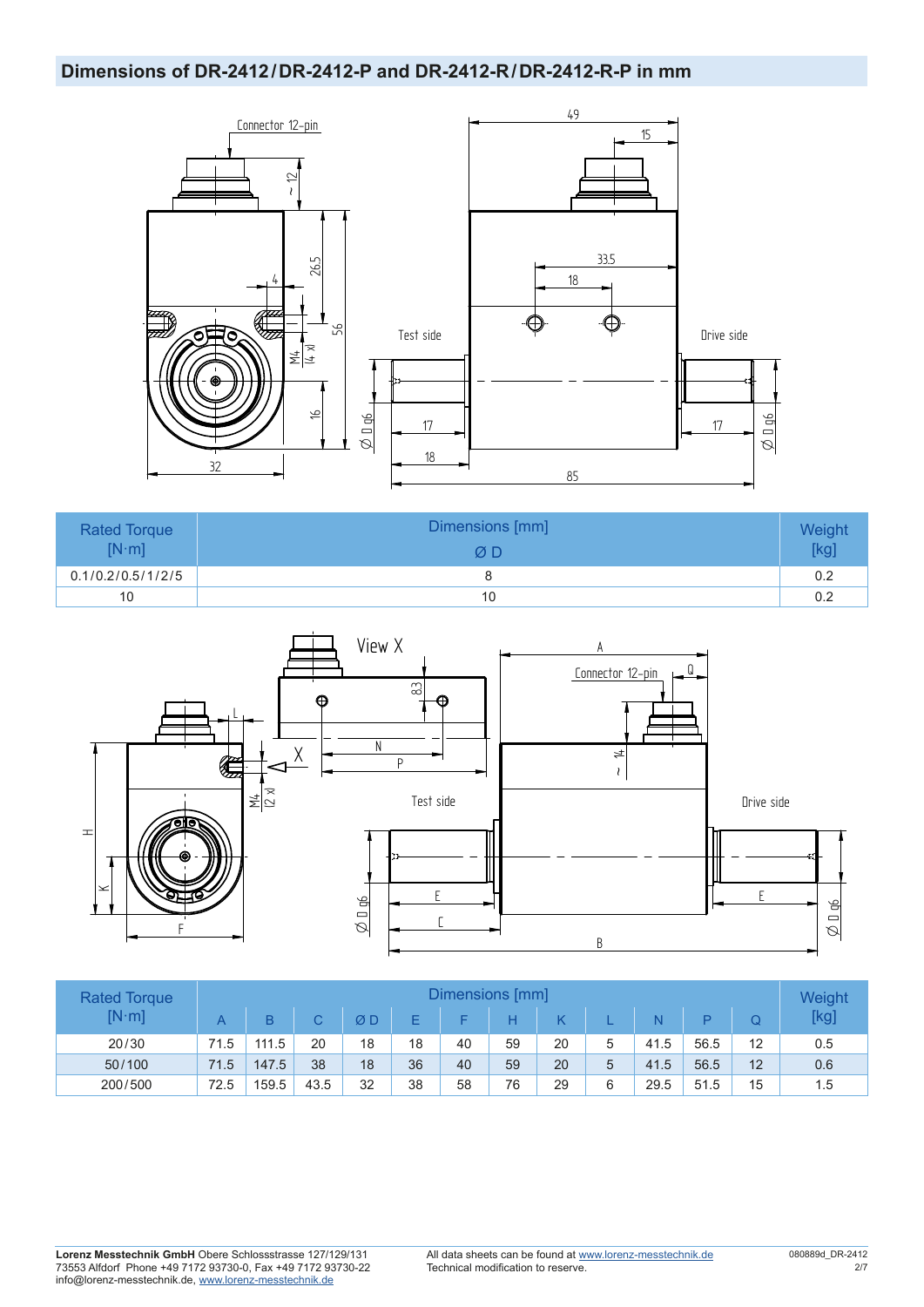## **Dimensions of DR-2412/DR-2412-P and DR-2412-R/DR-2412-R-P in mm**





| <b>Rated Torque</b> | Dimensions [mm] |     |     |     |     |     |     |      |      |     | Weight |
|---------------------|-----------------|-----|-----|-----|-----|-----|-----|------|------|-----|--------|
| $[N \cdot m]$       | A               | B   |     | ØD  |     | ØF  |     |      |      | N   | [kg]   |
| 1000                | 130             | 262 | 66  | 50  | 58  | 115 | 136 | 57.5 | 64.5 | ~17 | 7.2    |
| 2000/5000           | 135             | 377 | 121 | 70  | 110 | 139 | 161 | 69.5 | 67.5 | ~17 | 15.5   |
| 10000/20000         | 190             | 470 | 140 | 110 | 120 | 210 | 233 | 105  | 95   | ~17 | 47.5   |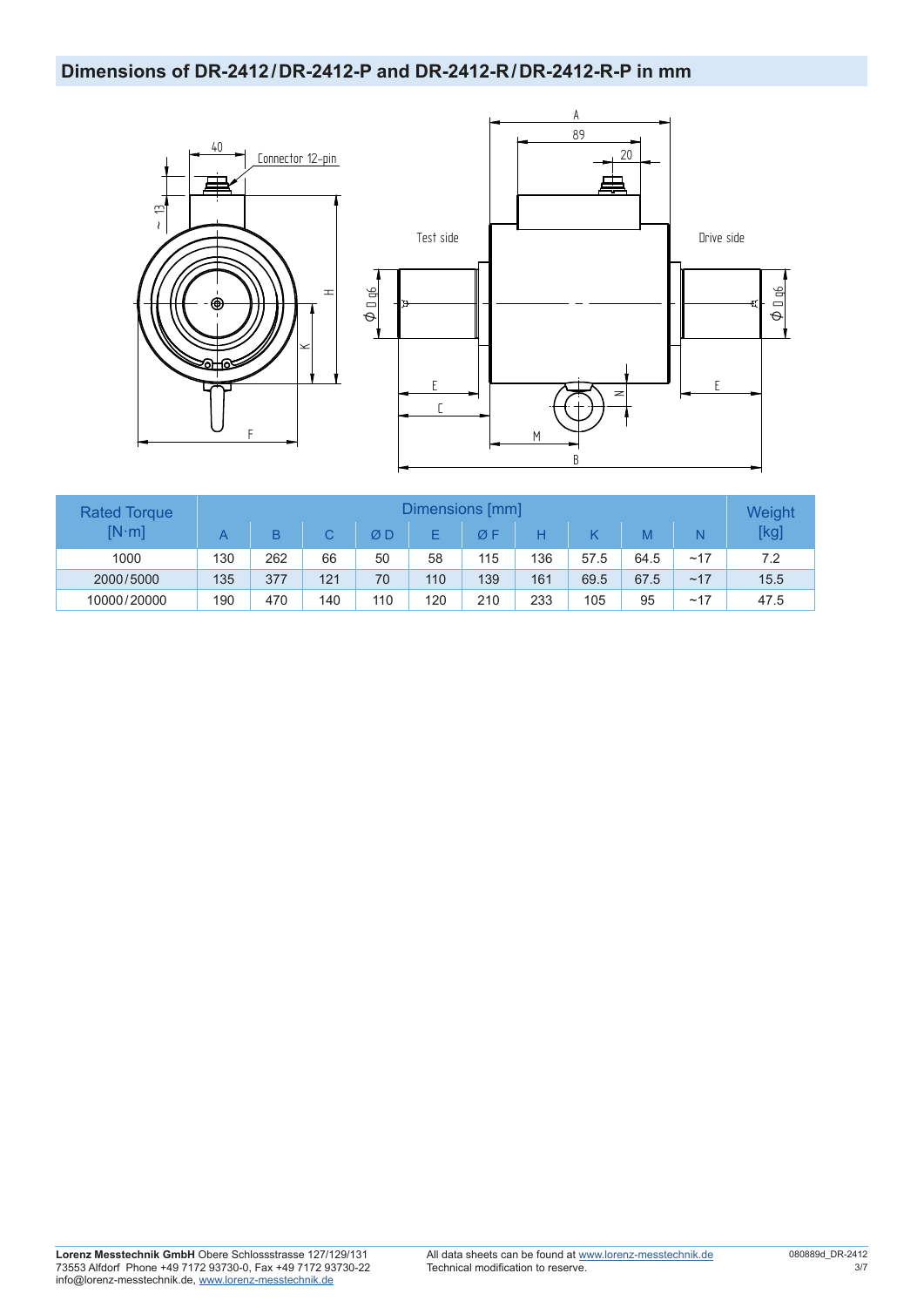# **Dimensions of Version with Feather Keys in mm**



|                    | Dimensions [mm] |     |     |     |                          |      |  |  |  |  |
|--------------------|-----------------|-----|-----|-----|--------------------------|------|--|--|--|--|
| Rated Torque [N·m] | B               | ØD  | E   |     | Feather Key <sup>1</sup> | [kg] |  |  |  |  |
| 0.1/0.2/0.5/1/2/5  | 85              | 8   | 17  | 14  | $2 \times 2 \times 14$   | 0.2  |  |  |  |  |
| 10                 | 85              | 10  | 17  | 14  | $3 \times 3 \times 14$   | 0.2  |  |  |  |  |
| 20/30              | 111.5           | 18  | 18  | 14  | $6 \times 6 \times 14$   | 0.5  |  |  |  |  |
| 50/100             | 147.5           | 18  | 36  | 30  | $6 \times 6 \times 30$   | 0.6  |  |  |  |  |
| 200/500            | 159.5           | 32  | 38  | 36  | $10 \times 8 \times 36$  | 1.5  |  |  |  |  |
| 1000               | 262             | 50  | 58  | 50  | $14 \times 9 \times 50$  | 7.2  |  |  |  |  |
| 2000/5000          | 377             | 70  | 110 | 100 | 20 x 12 x 100            | 15.5 |  |  |  |  |
| 10000 / 20000      | 570             | 110 | 170 | 160 | 28 x 16 x 160            | 47.5 |  |  |  |  |

# **Connection Assignment**

| 12-pin | DR-2412/DR-2412-P and DR-2412-R/DR-2412-R-P |                          | Series 581 |
|--------|---------------------------------------------|--------------------------|------------|
| Pin A  | NC.                                         | ۰                        |            |
| Pin B  | <b>NC</b>                                   |                          |            |
| Pin C  | NC.                                         | ٠                        |            |
| Pin D  | <b>NC</b>                                   |                          |            |
| Pin E  | Supply (GND)                                | 0V                       |            |
| Pin F  | Supply (+)                                  | 12  28VDC                |            |
| Pin G  | NC.                                         | ۰                        |            |
| Pin H  | NC.                                         | $\overline{\phantom{a}}$ |            |
| Pin J  | <b>RS485</b>                                | RS485(-)                 |            |
| Pin K  | NC.                                         | ۰                        |            |
| Pin L  | <b>RS485</b>                                | RS485 (+)                |            |
| Pin M  | Shielding                                   |                          |            |

<sup>1</sup> Calculated load type for feather key: single side light shocks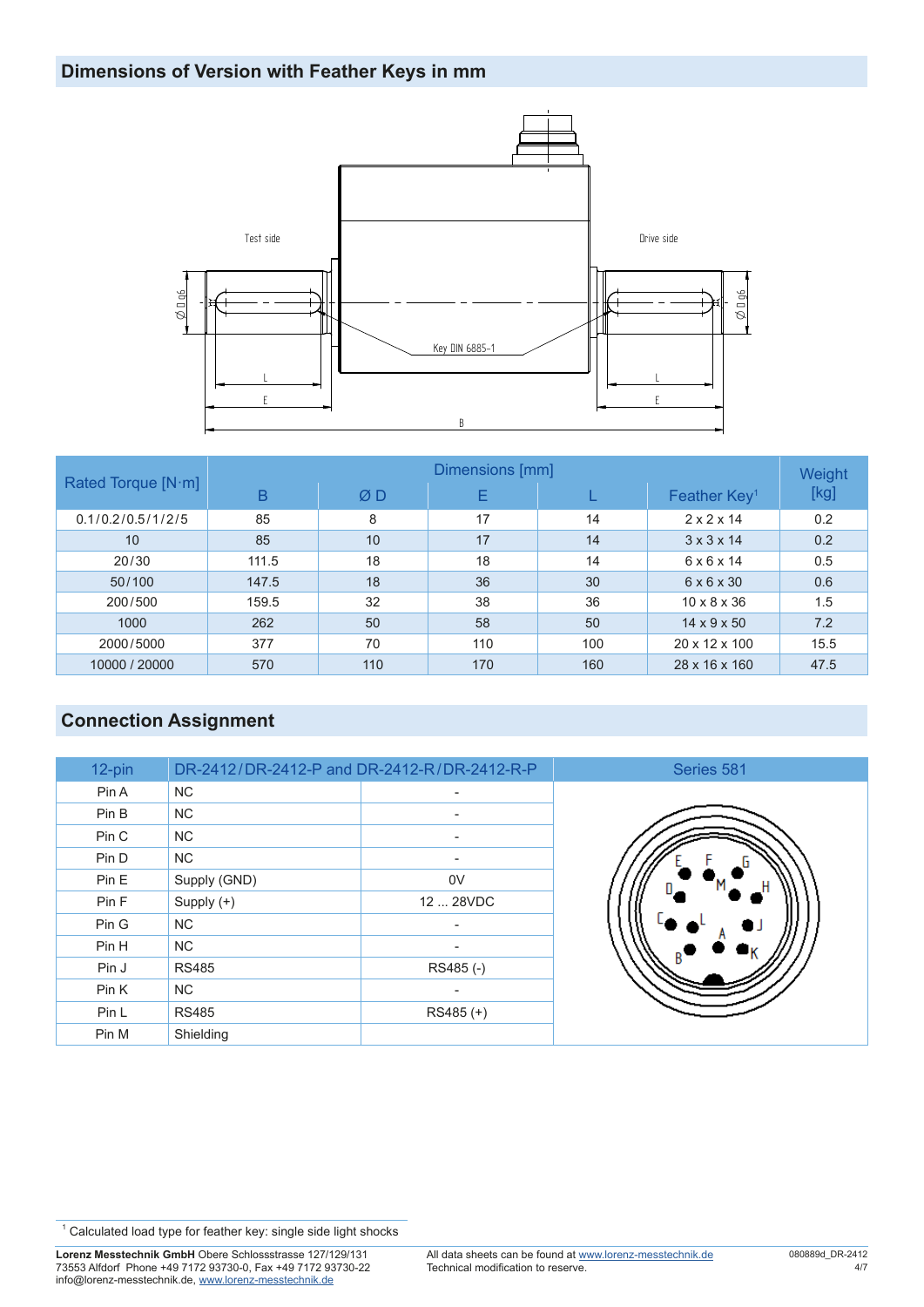## **Technical Data acc. to VDI/VDE/DKD 2639**

| <b>Torque Sensor</b>                                           |                          | DR-2412/DR-2412-P     | DR-2412-R/DR-2412-R-P |  |
|----------------------------------------------------------------|--------------------------|-----------------------|-----------------------|--|
| Rated torque M <sub>nom</sub>                                  | $N \cdot m$              | 0.120000              | 0.11000               |  |
| Accuracy class                                                 | % M <sub>nom</sub>       | 0.1 (optional 0.05)   | 0.2                   |  |
| Relative repeatability error in unchanged mounting position b' | % M <sub>nom</sub>       | ±0.02                 | ±0.04                 |  |
| Rated range of supply voltage                                  | <b>VDC</b>               |                       | 1228                  |  |
| Current consumption                                            | mA                       |                       | $\leq 60$             |  |
| Output signal                                                  | digits                   |                       | ±25000                |  |
| Control signal excitation                                      |                          |                       | per software          |  |
| Sample rate                                                    | kSample/s                |                       | 5                     |  |
| Electrical connection                                          |                          | 12-pin series $581^2$ |                       |  |
| Reference temperature Tref                                     | $^{\circ}C$              | 23                    |                       |  |
| Rated temperature range                                        | $^{\circ}C$              | 545                   |                       |  |
| Operating temperature range                                    | $^{\circ}C$              | 060                   |                       |  |
| Storage temperature range                                      | $^{\circ}C$              |                       | $-1070$               |  |
| Temperature effect on zero signal $TK_0$                       | % $M_{\text{nom}}/10 K$  | ±0.2                  | ±0.3                  |  |
| Temperature effect on characteristic value $TK_C$              | % M <sub>nom</sub> /10 K | ±0.1                  | ±0.15                 |  |
| Maximum operating torque $M_G$ (static)                        | % M <sub>nom</sub>       |                       | 150                   |  |
| Torque limit M <sub>max</sub> (static)                         | % M <sub>nom</sub>       |                       | 200                   |  |
| Breaking torque $M_{\rm B}$ (static)                           | % M <sub>nom</sub>       |                       | >300                  |  |
| Permissible oscillation stress when subjected to torque Mdf    | % M <sub>nom</sub>       |                       | 70 (peak-to-peak)     |  |
| Level of protection                                            |                          |                       | <b>IP50</b>           |  |

| Article-No.<br><b>DR-2412</b> | Article-No.<br>DR-2412-P <sup>3</sup> | Torque<br>$\begin{bmatrix} \mathbf{N} \cdot \mathbf{m} \end{bmatrix}$<br>Rated | nit Speed<br>[min <sup>-1</sup> ]<br>Limit | Spring Rate<br>[N·m/rad] | <b>Drive Side</b> | <b>Mass Moment of Inertia</b><br>$\left[\text{kg}\cdot\text{m}^2\right]^4$<br><b>Test Side</b> | Axial Force<br>Limit [N] <sup>5</sup> | Force<br>[N] <sup>5</sup><br>Lateral<br>Limit |
|-------------------------------|---------------------------------------|--------------------------------------------------------------------------------|--------------------------------------------|--------------------------|-------------------|------------------------------------------------------------------------------------------------|---------------------------------------|-----------------------------------------------|
| 104139                        | 115384                                | 0.1                                                                            | 15000                                      | $1.8E + 01$              | 1.9E-06           | 2.8E-07                                                                                        | 42                                    | 0.9                                           |
| 104140                        | 115387                                | 0.2                                                                            | 15000                                      | $1.8E + 01$              | 1.9E-06           | 2.8E-07                                                                                        | 58                                    | 1.2                                           |
| 104141                        | 115388                                | 0.5                                                                            | 15000                                      | $1.2E + 02$              | 1.9E-06           | 2.8E-07                                                                                        | 172                                   | 1.9                                           |
| 104142                        | 115393                                | $\mathbf 1$                                                                    | 15000                                      | $1.2E + 02$              | 1.9E-06           | 2.8E-07                                                                                        | 227                                   | 2.9                                           |
| 104143                        | 115394                                | $\overline{2}$                                                                 | 15000                                      | $3.6E + 02$              | 1.9E-06           | 2.9E-07                                                                                        | 348                                   | 5.5                                           |
| 104144                        | 115395                                | 5                                                                              | 15000                                      | $4.0E + 02$              | 1.9E-06           | 2.9E-07                                                                                        | 650                                   | 14                                            |
| 104145                        | 115397                                | 10                                                                             | 15000                                      | $9.3E + 02$              | $2.1E-06$         | 3.8E-07                                                                                        | 1000                                  | 26                                            |
| 104147                        | 115419                                | 20                                                                             | 15000                                      | $4.5E + 03$              | $1.2E-05$         | 9.9E-06                                                                                        | 1680                                  | 43                                            |
| 104148                        | 115420                                | 30                                                                             | 15000                                      | $4.5E + 03$              | 1.2E-05           | 9.9E-06                                                                                        | 2200                                  | 65                                            |
| 104149                        | 115427                                | 50                                                                             | 15000                                      | $8.5E + 03$              | 1.3E-05           | $1.2E-05$                                                                                      | 3100                                  | 80                                            |
| 104150                        | 115426                                | 100                                                                            | 12000                                      | $8.5E + 03$              | 1.3E-05           | 1.2E-05                                                                                        | 4800                                  | 160                                           |
| 104151                        | 115425                                | 200                                                                            | 10000                                      | $6.7E + 04$              | 1.0E-04           | 9.0E-05                                                                                        | 8000                                  | 290                                           |
| 104152                        | 114155                                | 500                                                                            | 10000                                      | $7.1E + 04$              | 1.0E-04           | 9.0E-05                                                                                        | 14000                                 | 700                                           |
| 104153                        | 115428                                | 1000                                                                           | 8000                                       | $3.1E + 05$              | 1.6E-03           | $1.1E-03$                                                                                      | 23000                                 | 900                                           |
| 104154                        | 115480                                | 2000                                                                           | 5500                                       | $7.2E + 05$              | 5.3E-03           | 4.3E-03                                                                                        | 33000                                 | 1200                                          |
| 104155                        | 115481                                | 5000                                                                           | 5500                                       | $8.0E + 05$              | 5.4E-03           | 4.3E-03                                                                                        | 57000                                 | 2800                                          |
| 105871                        | 115482                                | 10000                                                                          | 5000                                       | $3.1E + 06$              | 4.0E-02           | 3.7E-02                                                                                        | 90000                                 | 4400                                          |
| 105872                        | 115483                                | 20000                                                                          | 5000                                       | $3.7E + 06$              | 4.0E-02           | 3.8E-02                                                                                        | 130000                                | 8200                                          |

- <sup>3</sup> Version "-P" feather key<br><sup>4</sup> Without option speed/angle measurement<br><sup>5</sup> Unsupported shaft (free floating assembly)
- 

 $2$  Female cable connector in scope of delivery at first delivery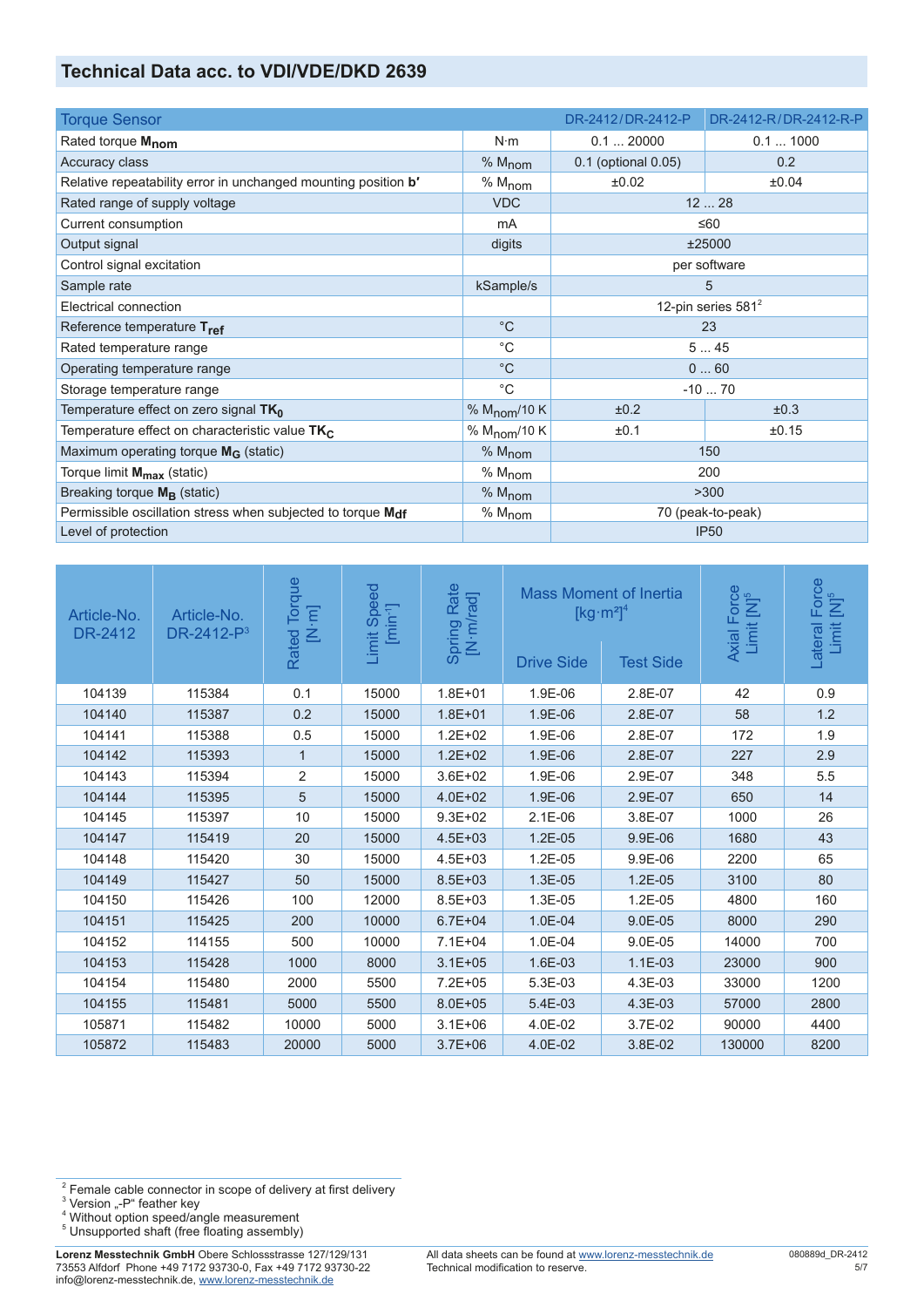## **Technical Data acc. to VDI/VDE/DKD 2639 (continued)**

| Article-No.<br>DR-2412-R <sup>6</sup> | Article-No.<br>$DR-2412-R-P3$ | Torque<br>$\overline{F}$<br>۷<br>Rated | Speed<br>$[min^{-1}]$<br>Limit | Rate<br>[N·m/rad]<br>Spring | <b>Drive Side</b> | <b>Mass Moment of Inertia</b><br>$\left[\text{kg}\cdot\text{m}^2\right]^4$<br>Test Side | Axial Force<br>Limit [N] <sup>5</sup> | Force<br>[N] <sup>5</sup><br>Limit<br>Lateral |
|---------------------------------------|-------------------------------|----------------------------------------|--------------------------------|-----------------------------|-------------------|-----------------------------------------------------------------------------------------|---------------------------------------|-----------------------------------------------|
| 108708                                | 115303                        | 0.1                                    | 15000                          | $1.8E + 01$                 | 1.9E-06           | 2.8E-07                                                                                 | 42                                    | 0.9                                           |
| 108709                                | 115307                        | 0.2                                    | 15000                          | $1.8E + 01$                 | 1.9E-06           | 2.8E-07                                                                                 | 58                                    | 1.2                                           |
| 108710                                | 115306                        | 0.5                                    | 15000                          | $1.2E + 02$                 | 1.9E-06           | 2.8E-07                                                                                 | 172                                   | 1.9                                           |
| 108711                                | 115308                        | $\mathbf 1$                            | 15000                          | $1.2E + 02$                 | 1.9E-06           | 2.8E-07                                                                                 | 227                                   | 2.9                                           |
| 108712                                | 115309                        | 2                                      | 15000                          | $3.6E + 02$                 | 1.9E-06           | 2.9E-07                                                                                 | 348                                   | 5.5                                           |
| 108713                                | 115310                        | 5                                      | 15000                          | $4.0E + 02$                 | 1.9E-06           | 2.9E-07                                                                                 | 650                                   | 14                                            |
| 108714                                | 115311                        | 10                                     | 15000                          | $9.3E + 02$                 | $2.1E-06$         | 3.8E-07                                                                                 | 1000                                  | 26                                            |
| 108716                                | 115305                        | 20                                     | 15000                          | $4.5E + 03$                 | $1.2E - 05$       | 9.9E-06                                                                                 | 1680                                  | 43                                            |
| 108717                                | 115312                        | 30                                     | 15000                          | $4.5E + 03$                 | 1.2E-05           | 9.9E-06                                                                                 | 2200                                  | 65                                            |
| 108718                                | 115313                        | 50                                     | 15000                          | $8.5E + 03$                 | 1.3E-05           | $1.2E-05$                                                                               | 3100                                  | 80                                            |
| 108719                                | 114722                        | 100                                    | 12000                          | $8.5E + 03$                 | 1.3E-05           | 1.2E-05                                                                                 | 4800                                  | 160                                           |
| 108720                                | 115304                        | 200                                    | 10000                          | $6.7E + 04$                 | 1.0E-04           | 9.0E-05                                                                                 | 8000                                  | 290                                           |
| 108721                                | 112568                        | 500                                    | 10000                          | $7.1E + 04$                 | 1.0E-04           | $9.0E-05$                                                                               | 14000                                 | 700                                           |
| 108722                                | 115302                        | 1000                                   | 8000                           | $3.1E + 05$                 | 1.6E-03           | $1.1E-03$                                                                               | 23000                                 | 900                                           |

# **Options**

| Article-No. | <b>Description</b>                    |                         |
|-------------|---------------------------------------|-------------------------|
| 101695      | Accuracy class                        | 0.05 % M <sub>nom</sub> |
| 115391      | Speed/angle measurement, RS485        |                         |
|             | Speed resolution                      | 1 min $-1$              |
|             | Speed accuracy                        | 1 % full scale ±1 digit |
|             | Angle of rotation resolution          | 0.25 degree             |
|             | Output signal speed/angle of rotation | $±32511$ digits         |
| 1187897     | Speed measurement, RS485              |                         |
|             | Speed resolution                      | 1 min $-1$              |
|             | Speed accuracy                        | 1 % full scale ±1 digit |
|             | Output signal speed                   | ±32511 digits           |
| 106154      | Control signal                        | 50 % M <sub>nom</sub>   |
| 100739      | Control signal                        | 80 % M <sub>nom</sub>   |

### **Calibrations**

| Article-No. | <b>Description</b>                                                       |              |
|-------------|--------------------------------------------------------------------------|--------------|
| 400676      | Linearity diagram in accordance to factory standard                      | 25 % steps   |
| 400664      | Linearity diagram in accordance to factory standard                      | $10\%$ steps |
| 400961      | Proprietary calibration acc. to VDI/VDE 2646                             | 3 steps      |
| 400700      | Proprietary calibration acc. to VDI/VDE 2646                             | 5 steps      |
| 400688      | Proprietary calibration acc. to VDI/VDE 2646                             | 8 steps      |
| 401023      | Proprietary calibration for the angle of rotation acc. to VDI/VDE 2648-1 |              |
|             | DAkkS-Calibration/Standard on request                                    |              |

7 Rated torque ≥10000 N·m

<sup>&</sup>lt;sup>3</sup> Version "-P" feather key<br><sup>4</sup> Without option speed/angle measurement

<sup>&</sup>lt;sup>5</sup> Unsupported shaft (free floating assembly)

<sup>&</sup>lt;sup>6</sup> Version "-R" accuracy class 0.2 % Mnom